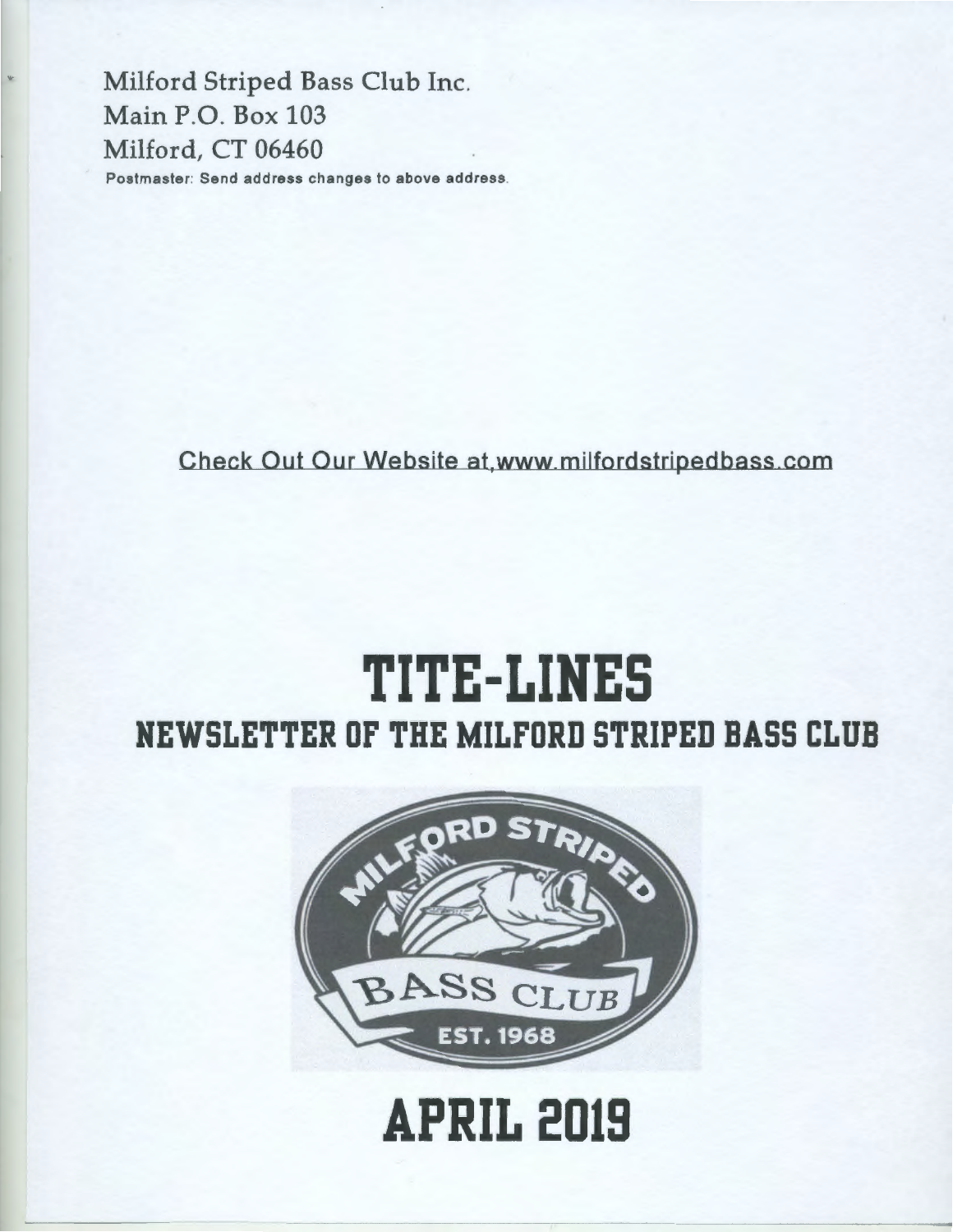### General Meeting

This month's general meeting will be held at 7:30 PM, April 24th, 2019 at the American Legion Hall, Merwin Ave., Woodmont, CT.

The MSBC TITE-LINES Published 11 times a year by the Milford Striped Bass Club. P.O. Box 103, Milford, CT 06460 All communications concerning The MSBC TITE.LINES should be addressed to: The MSBC TITE.LINES P.O. Box 103, Milford, CT 06460 Responsibility for contents of articles, papers, abstracts, etc. published herein rests entirely on the authors, not on the editor. Postmaster: Send Address change to the MSBC TITE-LINES, c/o MEMBERSHIP, P.O. Box 103, Milford, CT 06460 CLUB OFFICERS FOR 2013

President... ... Jim Pritchard 1st VP ...... Rob Jadach 2ndVP......... Fred Chyssikos Treasurer....Johnny Belinda Recording Secretary..Lynn Pritchard Corresponding Secretary and Tlte-Linea Editor, Harry Novak Photographer.......Jessie Henman Fish Committee ... Paul Gluhanlch, Ted Grlangoa Trout Derby........ Shawn and Jen Lalond Elected Board Members ... John Nangle, Jack Wallace, and Miguel Morales lnterclub ... Grahm Lapham, Mike LaPuglla

It's Your Newsletter! Remember to give Harry Novak a call if you have something to put in the "Tite-Lines".

203-261-4361 or harryn321@charter.net I am trying to get the news letter out via e-mail and would like to get your current e.mail addresses .

#### Upcoming Events

1. MSBC General Meeting, April 24th, 2019, 7:30 PM at the American Legion Hall, Merwin Ave. Woodmont Ct.

2. MSBC Annual Childrens Trrout Derby, Saturday, May 4th 2019. Milford Duck Ponds.





Salmon & Halibut Fishing in Southeast Alaska

PO Box 662, Douglas, MA 01516 PO Box 1669, Petersburg, AK 99833 call Us @ 1-800-352-4522 Email: frank@islandpointlodge.com





25 Smith Avenue Niantic. CT 06357 Phone: (860) 739-7419 Fax: (860) 739-9208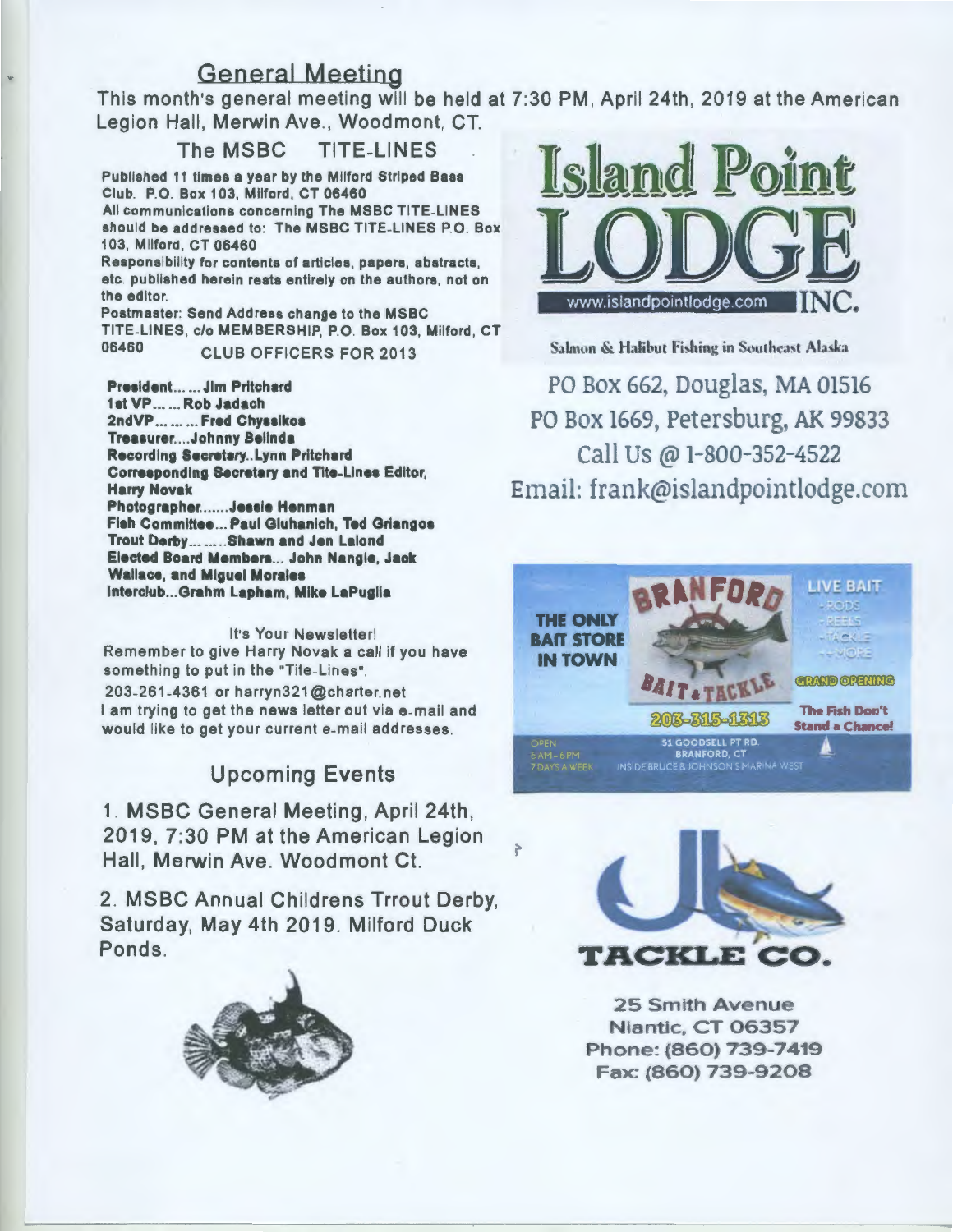### President's Letter

Our season is here and its time to get things rolling. Before we do, I want to thank everyone that attended and participated in our first fishing flea market. For the first time doing the new format I think it was a great success. We learned a lot about things we can do different and better but overall is was a great success for the club. The club did better than we have in the past few years with the flea market and it was easier for the members that usually work the event. As I said we learned a lot and have room for improvement, but the format does work well.

The next big thing on our agenda is the children's trout derby. Its being held on May 4th which is just a couple of weeks away. This year the budget is very tough, and the volunteer list is lean so far. We really need to get together and make this happen again as successful as all the previous years. If you are free and wish to help, please contact Jen and Shawn or just show up on derby day. The amount of work and effort that goes into the derby is huge and any helping hands are truly welcome.

After the derby we roll into our fishing tournament season. Get ready to fish, compete and have some fun! We will be discussing all the above at our monthly meeting so PLEASE make your best effort to attend. This is the time of year we need everyone to band together and keep our club growing and on track. Thanks again for your membership and participation!

FISH ONI Jim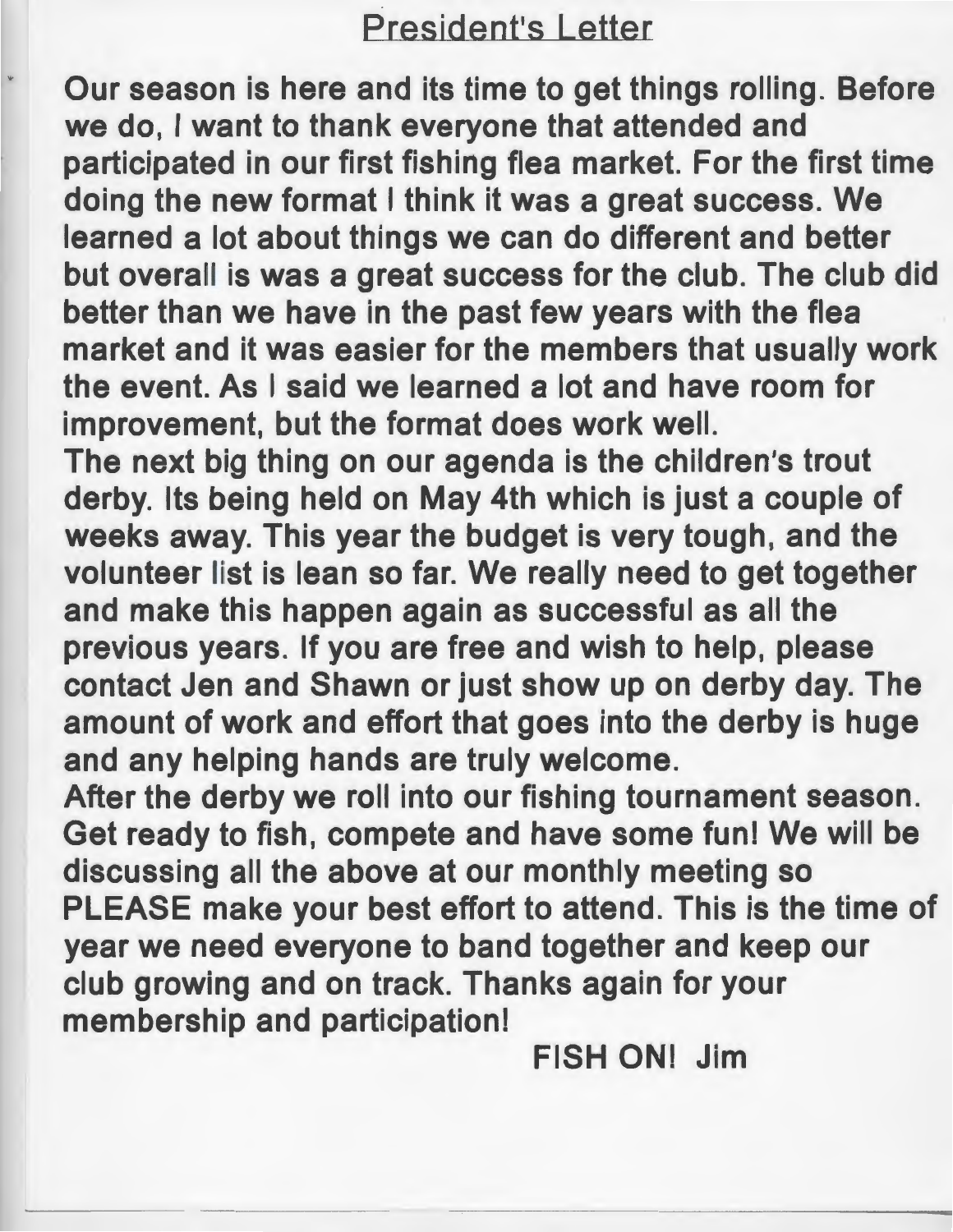

Black Hawk II PO Box 46 Niantic, CT 06357

860-448-3662 \*\*\*\*

800-382-2824

BlackHawkFishing@gmail.com



SALT & FRESHWATER FISHING SUPPLIES

RODS • REELS • BAIT • TACKLE • ICE • LINE.



KREENRING WEBDESIGN EUSINESSICADS BANKERS

www.byobprintanddesign.com



354 New Haven Ave Unit #5 Milford,CT 06460



**Victor Yanosy** Rpaltor C. 203.520.5690  $0.2032610028$ r 10~ *4"J* OSI7 yictor.yanosy.ineavers.com victory anosy, ravels, com-945 White Plains Road Trumbull | CT 0661

CHP Certified Homeownership Protession

 $\rm WILLI$ AM RAVEIS

RAVEIS COM

**Stratford Bait & Tackle 1076% Stratford Avenue** Stratford, CT 06615 (203) 377-8091

**Chris Fulton**<br>Owner Chris Fulton<br>Chris Fulton<br>Reel & Rod Repair Reel & Rod Repair Bait & Tackle Custom Rods Specializing In Saltwater Fly Fishing Fresh & Saltwater Fly Tying Materials

 $\rightarrow$ 



Dulin Automotive, Inc. 79 Bridgeport Ave Milford. CT 06460 203-877-8114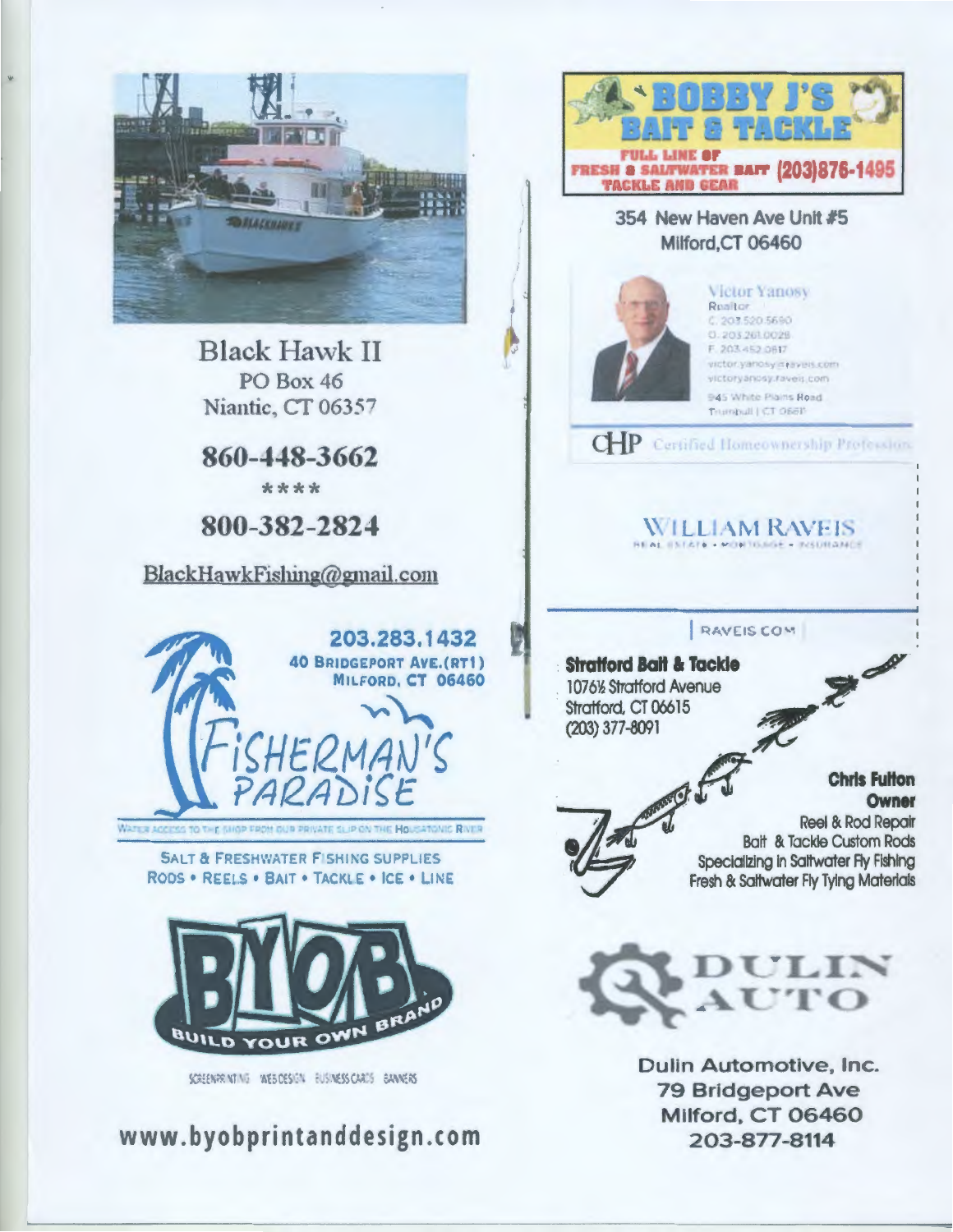

## First Annual MSBC Tackle Flea Market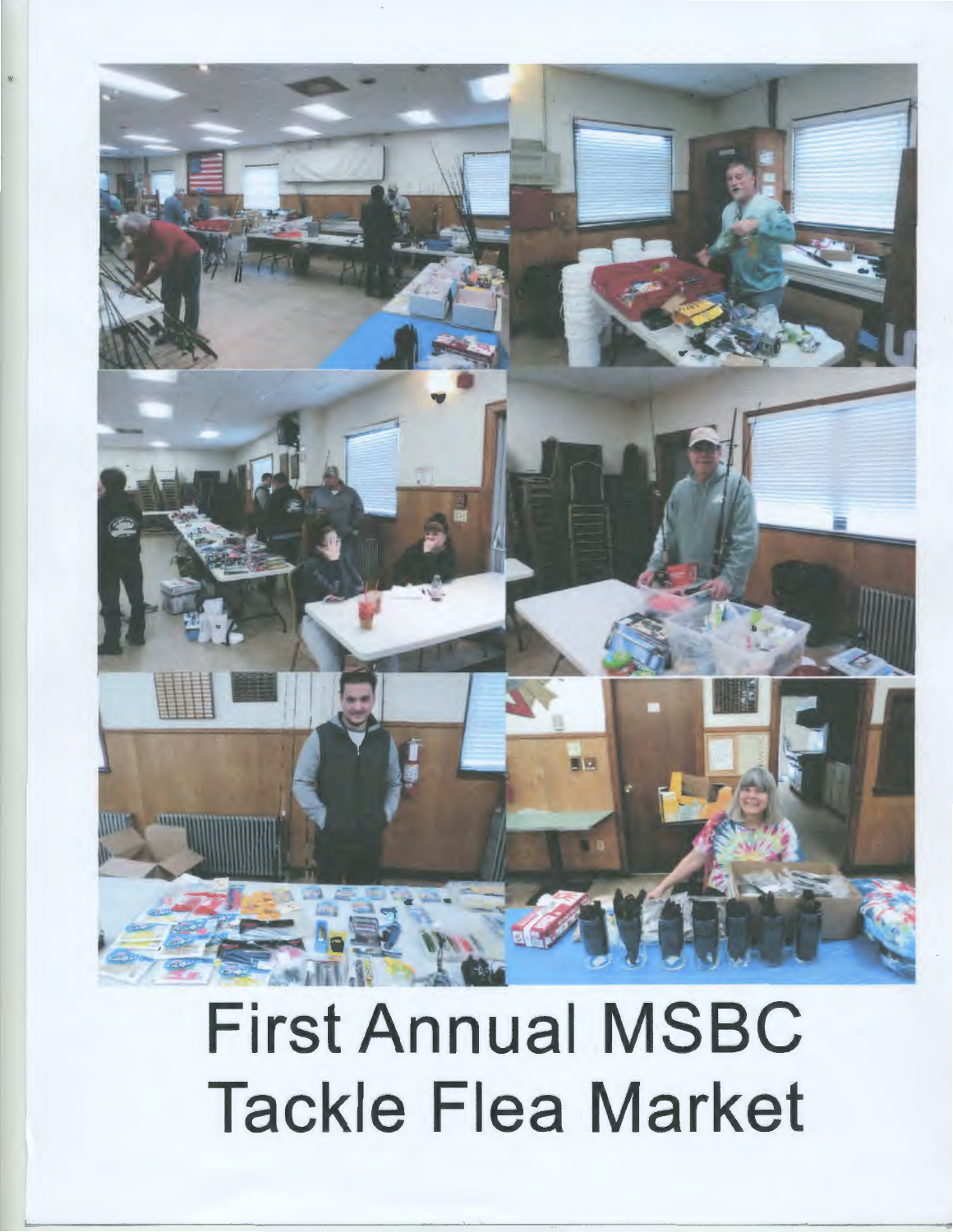

# MSBCFiea Market